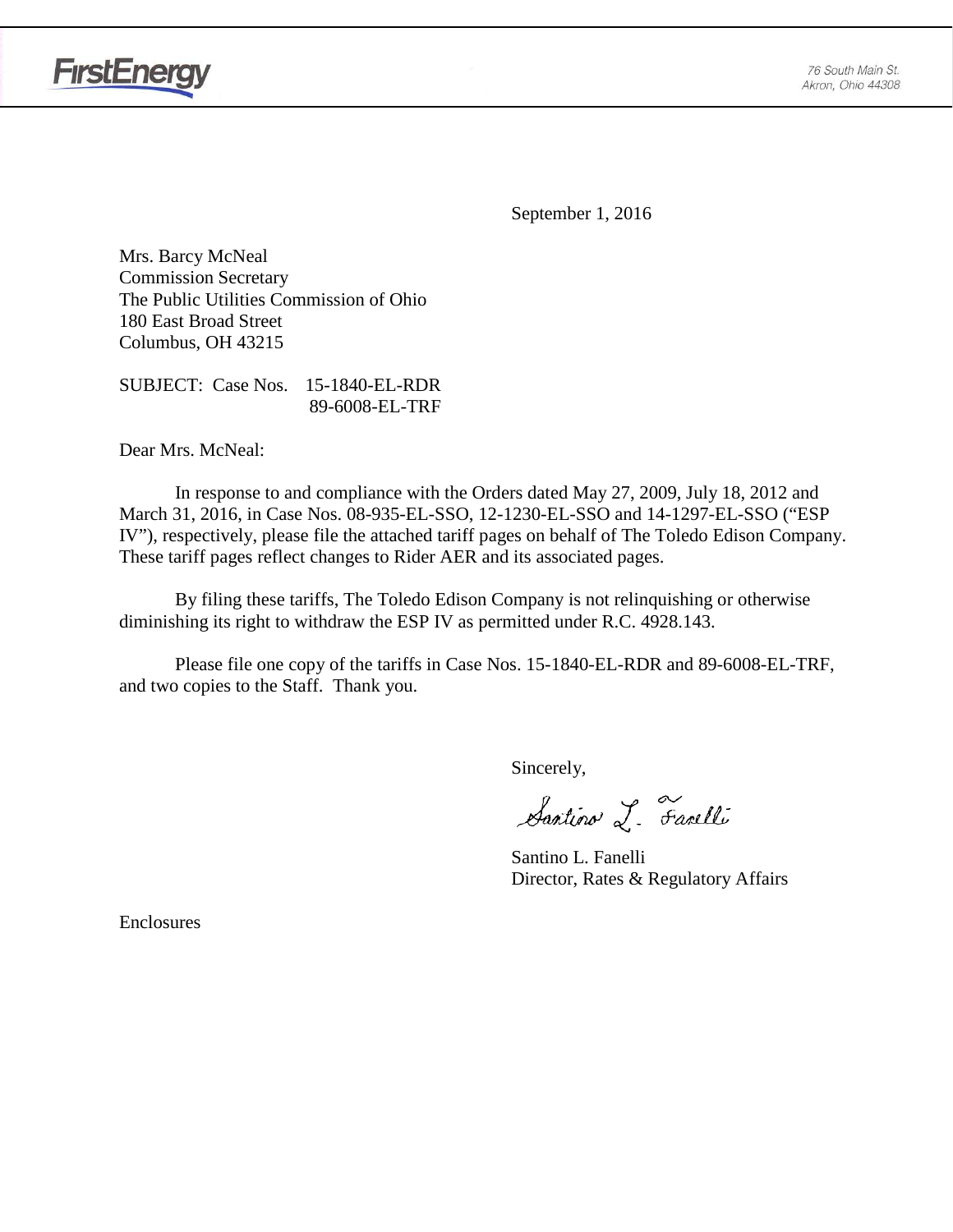# **TABLE OF CONTENTS**

The following rates, rules and regulations for electric service are applicable throughout the Company's service territory except as noted.

|                                                      | <b>Sheet</b>   | <b>Effective</b><br><b>Date</b> |
|------------------------------------------------------|----------------|---------------------------------|
| <b>TABLE OF CONTENTS</b>                             | 1              | $10 - 01 - 16$                  |
| <b>DEFINITION OF TERRITORY</b>                       | 3              | $01 - 23 - 09$                  |
| <b>ELECTRIC SERVICE REGULATIONS</b>                  | $\overline{4}$ | 06-01-16                        |
| <b>ELECTRIC SERVICE SCHEDULES</b>                    |                |                                 |
| Residential Service (Rate "RS")                      | 10             | $01 - 23 - 09$                  |
| General Service - Secondary (Rate "GS")              | 20             | 01-23-09                        |
| General Service - Primary (Rate "GP")                | 21             | 01-23-09                        |
| General Service - Subtransmission (Rate "GSU")       | 22             | 01-23-09                        |
| General Service - Transmission (Rate "GT")           | 23             | 01-23-09                        |
| <b>Street Lighting Provisions</b>                    | 30             | 01-23-09                        |
| Street Lighting (Rate "STL")                         | 31             | 06-01-09                        |
| Traffic Lighting (Rate "TRF")                        | 32             | 01-23-09                        |
| Private Outdoor Lighting (Rate "POL")                | 33             | 06-01-09                        |
| Experimental Company Owned LED Lighting Program      | 34             | $05 - 01 - 15$                  |
| <b>MISCELLANEOUS CHARGES</b>                         | 75             | 07-05-12                        |
| <b>OTHER SERVICE</b>                                 |                |                                 |
| <b>Partial Service</b>                               | 52             | $01 - 01 - 06$                  |
| Residential Renewable Energy Credit Purchase Program | 60             | 10-01-09                        |
| <b>Cogeneration and Small Power Producer</b>         | 70             | $01 - 01 - 03$                  |
| <b>Interconnection Tariff</b>                        | 76             | 05-06-16                        |

The Public Utilities Commission of Ohio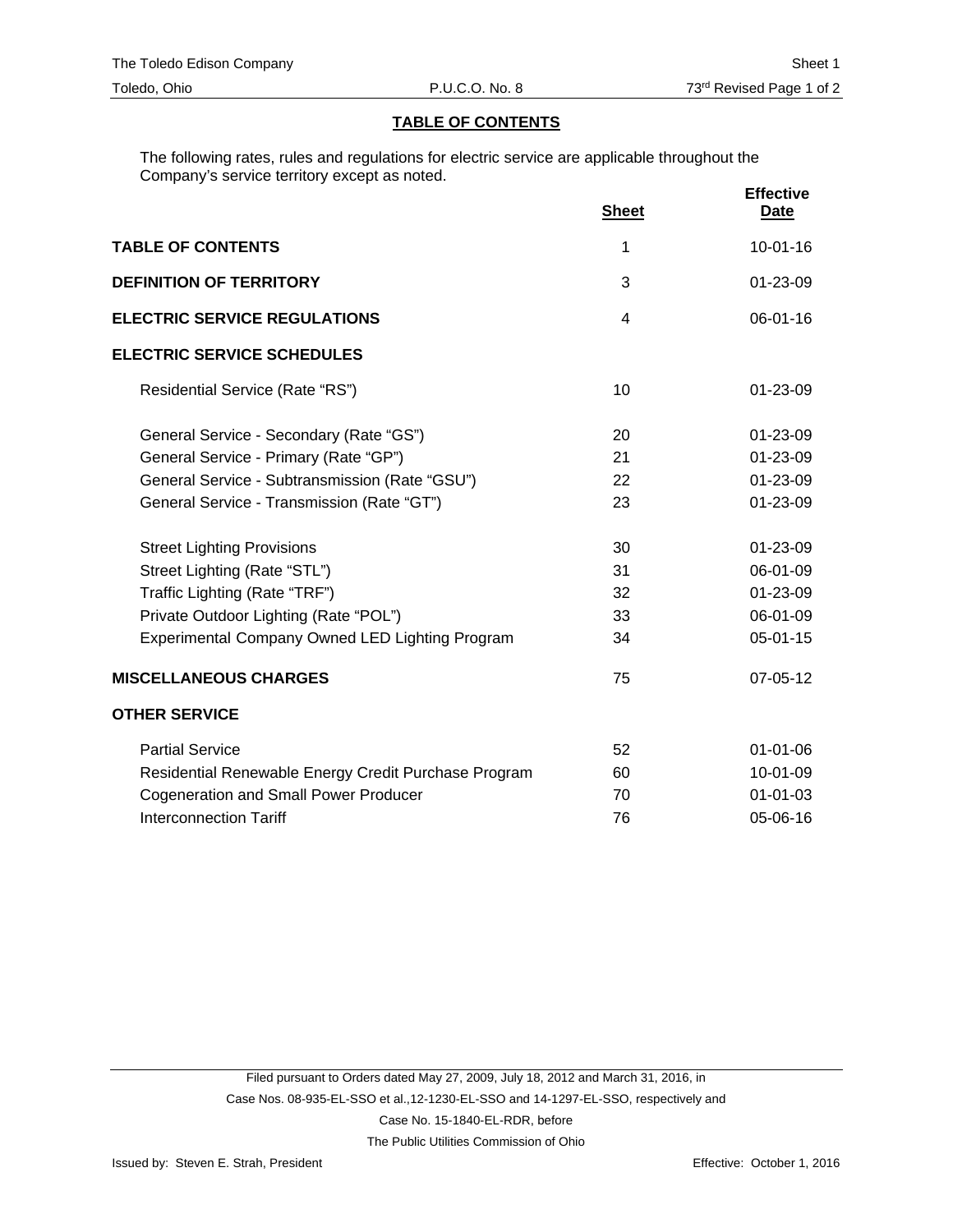## **TABLE OF CONTENTS**

|                                                        |              | <b>Effective</b> |
|--------------------------------------------------------|--------------|------------------|
| <b>RIDERS</b>                                          | <b>Sheet</b> | <b>Date</b>      |
| Summary                                                | 80           | 06-01-16         |
| <b>Residential Distribution Credit</b>                 | 81           | $05 - 21 - 10$   |
| <b>Transmission and Ancillary Services</b>             | 83           | 09-10-10         |
| <b>Alternative Energy Resource</b>                     | 84           | $10 - 01 - 16$   |
| <b>School Distribution Credit</b>                      | 85           | 06-01-09         |
| <b>Business Distribution Credit</b>                    | 86           | 01-23-09         |
| <b>Hospital Net Energy Metering</b>                    | 87           | 10-27-09         |
| Economic Development (4a)                              | 88           | 01-23-09         |
| <b>Universal Service</b>                               | 90           | $01 - 01 - 16$   |
| State kWh Tax                                          | 92           | 01-23-09         |
| <b>Net Energy Metering</b>                             | 93           | 10-27-09         |
| Delta Revenue Recovery                                 | 96           | 06-01-16         |
| Demand Side Management                                 | 97           | $01 - 01 - 16$   |
| Reasonable Arrangement                                 | 98           | 06-01-09         |
| <b>Distribution Uncollectible</b>                      | 99           | 07-01-16         |
| Economic Load Response Program                         | 101          | 06-01-16         |
| <b>Generation Cost Reconciliation</b>                  | 103          | 07-01-16         |
| Fuel                                                   | 105          | 12-14-09         |
| Advanced Metering Infrastructure / Modern Grid         | 106          | 07-01-16         |
| <b>Line Extension Cost Recovery</b>                    | 107          | $01 - 01 - 15$   |
| <b>Delivery Service Improvement</b>                    | 108          | $01 - 01 - 12$   |
| <b>PIPP Uncollectible</b>                              | 109          | 07-01-16         |
| Non-Distribution Uncollectible                         | 110          | 07-01-16         |
| <b>Experimental Real Time Pricing</b>                  | 111          | 06-01-16         |
| <b>Experimental Critical Peak Pricing</b>              | 113          | 06-01-16         |
| <b>Generation Service</b>                              | 114          | 06-01-16         |
| Demand Side Management and Energy Efficiency           | 115          | 07-01-16         |
| Economic Development                                   | 116          | 07-01-16         |
| <b>Deferred Generation Cost Recovery</b>               | 117          | 06-01-09         |
| Deferred Fuel Cost Recovery                            | 118          | 06-21-13         |
| Non-Market-Based Services                              | 119          | 06-01-16         |
| <b>Residential Deferred Distribution Cost Recovery</b> | 120          | $01 - 01 - 12$   |
| Non-Residential Deferred Distribution Cost Recovery    | 121          | $01 - 01 - 12$   |
| <b>Residential Electric Heating Recovery</b>           | 122          | 07-01-16         |
| <b>Residential Generation Credit</b>                   | 123          | 06-01-16         |
| <b>Delivery Capital Recovery</b>                       | 124          | 09-01-16         |
| Phase-In Recovery                                      | 125          | 07-01-16         |
| <b>Government Directives Recovery</b>                  | 126          | 06-01-16         |
| <b>Retail Rate Stability</b>                           | 127          | 06-01-16         |
| Automated Meter Opt Out                                | 128          | $01 - 01 - 15$   |
| <b>Ohio Renewable Resources</b>                        | 129          | 06-01-16         |
| Commercial High Load Factor Experimental TOU           | 130          | 06-01-16         |
| <b>Retail Competition Enhancement</b>                  | 131          | 06-01-16         |
|                                                        |              |                  |

Filed pursuant to Orders dated May 27, 2009, July 18, 2012 and March 31, 2016, in Case Nos. 08-935-EL-SSO et al.,12-1230-EL-SSO and 14-1297-EL-SSO, respectively and Case No. 15-1840-EL-RDR, before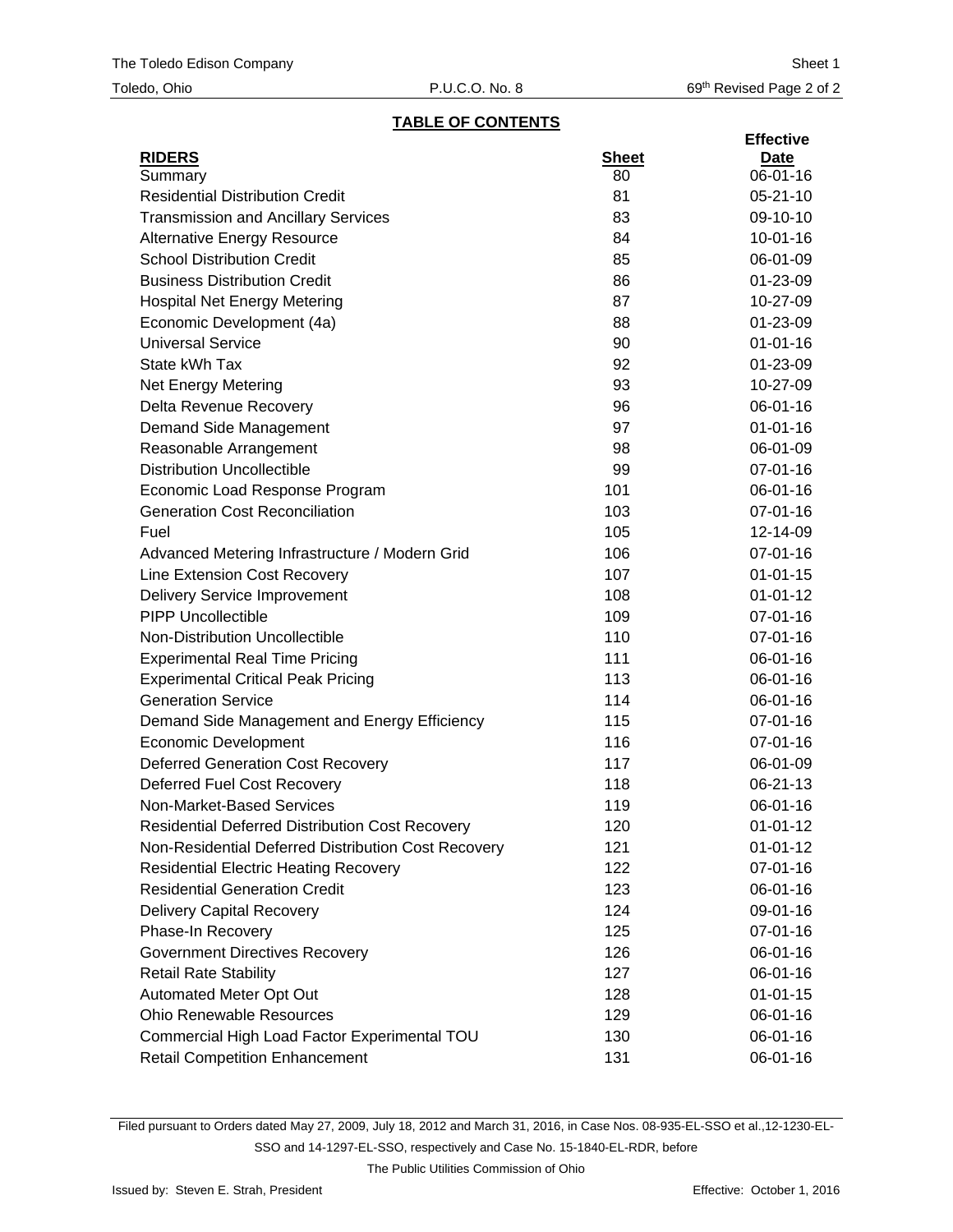# **RIDER AER Alternative Energy Resource Rider**

# **APPLICABILITY:**

Applicable to any customer that takes electric service under the Company's rate schedules. The Alternative Energy Resource Rider (AER) is not applied to customers during the period the customer takes electric generation service from a certified supplier. The following charge will apply, for all rate schedules, effective for service rendered beginning October 1, 2016, for all kWhs per kWh:

# **RATE:**

AER charge  $0.0213\epsilon$ 

### **PROVISIONS:**

The charges set forth in this Rider recover costs incurred by the Company associated with securing compliance with the alternative energy resource requirements in Section 4928.64, Revised Code. The costs recovered through this Rider will be all costs associated with securing compliance with the alternative energy resource requirements including, but not limited to, all Renewable Energy Credits costs, any reasonable costs of administering the request for proposal, and applicable carrying costs. This rider shall be in effect until all costs are fully recovered.

### **RIDER UPDATES:**

The charges contained in this Rider shall be updated and reconciled on a quarterly basis. No later than December 1st, March 1st, June 1st and September 1st of each year, the Company will file with the PUCO a request for approval of the Rider charges which, unless otherwise ordered by the PUCO, shall become effective on a service rendered basis on January 1st, April 1st, July 1st and October 1st of each year, beginning October 1, 2016.

The Public Utilities Commission of Ohio